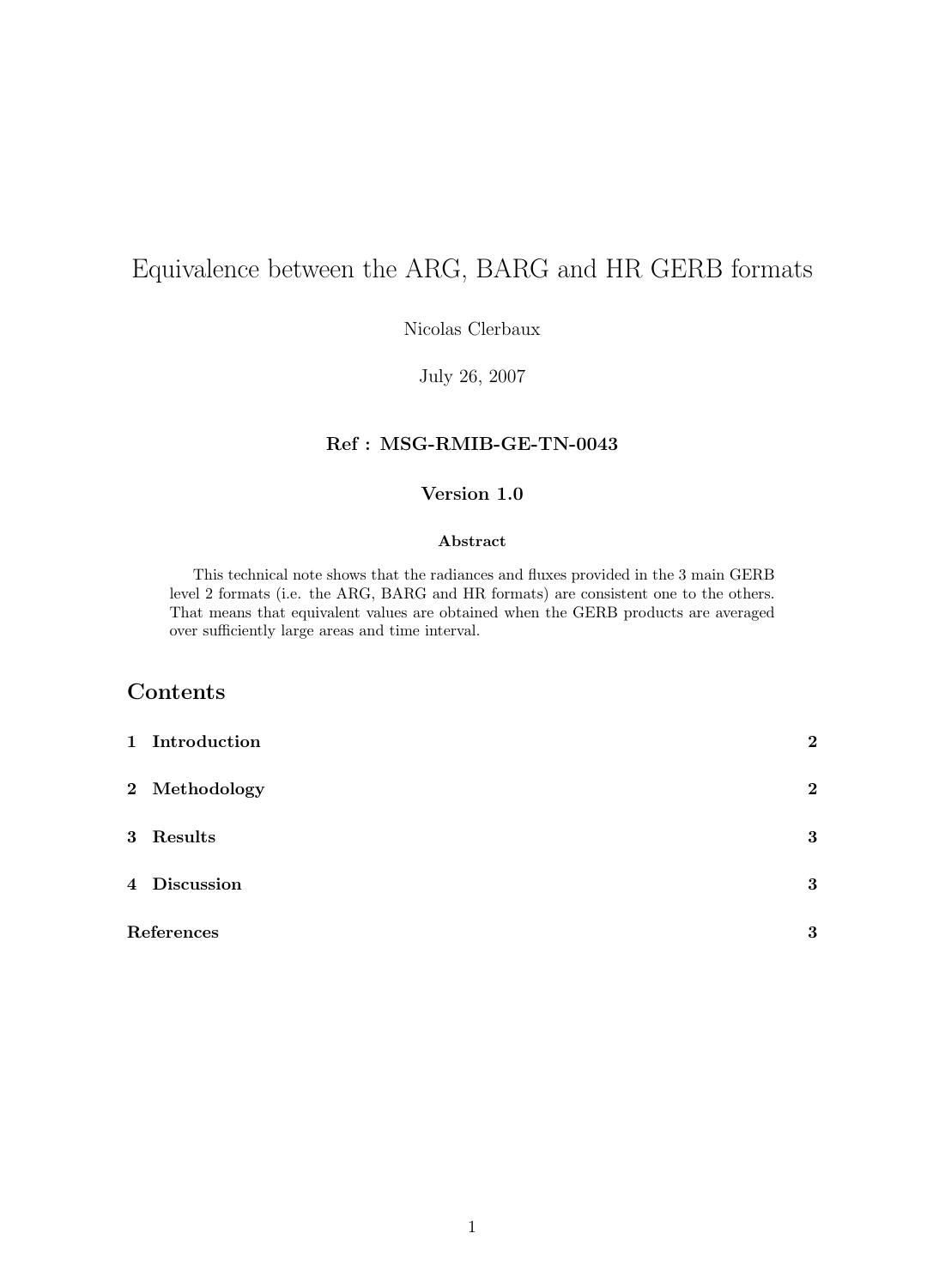# 1 Introduction

It can be proven that the GERB (Harries et al., 2005) level 2 radiances and fluxes provided in the ARG, BARG and HR formats are similar when averaged over sufficiently large areas and time interval. The 3 formats are defined in the GERB user's guide (Gonzalez and Ipe, 2006) The spatial averaging is needed to acount for the differences in PSF, and the difference in time definition between the format. This equivalence allows the use of the not–released High Resolution (HR) GERB products to derive the monthly means TOA fluxes within the Climate Monitoring SAF.

This version of the technical note only deals with the shortwave radiation. There is no evidence of any differences between the formats for the longwave radiation.

# 2 Methodology

An area is defined as a rectangular box in latitude and longitude. The definition of the area should be done to avoid any contamination of the mean values with invalid data, such as due to dead detectors, sun glint, saturations. The average value in the area is computed as simple arithmetic mean of all the pixels having a geolocation that falls in the rectangular area.

The evaluation of the time  $t$  that corresponds to this area averaging is dependent on the format:

- for the BARG format, the time is simply set at the center of the BARG interval (H:07m30s, H:22m30s, ...)
- for the ARG format, the time for each pixel is first estimated at the center between "Start of Integration (per col)" and "End of Integration (per col)". Then, the time corresponding to the average is computed as the weighted time of the observations taken into account during the averaging process.
- for the HR format, the time is estimated as for the ARG, but the time for the pixel is heer dependent on the row number instead of the column number.

So, for each format, each area, and type of products (radiance or flux), the time  $t$  and the mean values  $v(t)$  are extract and stored as curve of  $(t, v(t))$ . As the times t are not the same for the different formats, the comparison is done on temporal integration of the curves over 1 hour intervals

$$
\langle \, ARG \, \rangle \quad = \quad \frac{\int_H^{H+1} L_{ARG}(t)dt}{\int_H^{H+1} dt} \tag{1}
$$

$$
\langle \, BARG \, > \, = \, \frac{\int_H^{H+1} L_{BARG}(t) dt}{\int_H^{H+1} dt} \tag{2}
$$

$$
\langle HR \rangle = \frac{\int_H^{H+1} L_{HR}(t)dt}{\int_H^{H+1} dt} \tag{3}
$$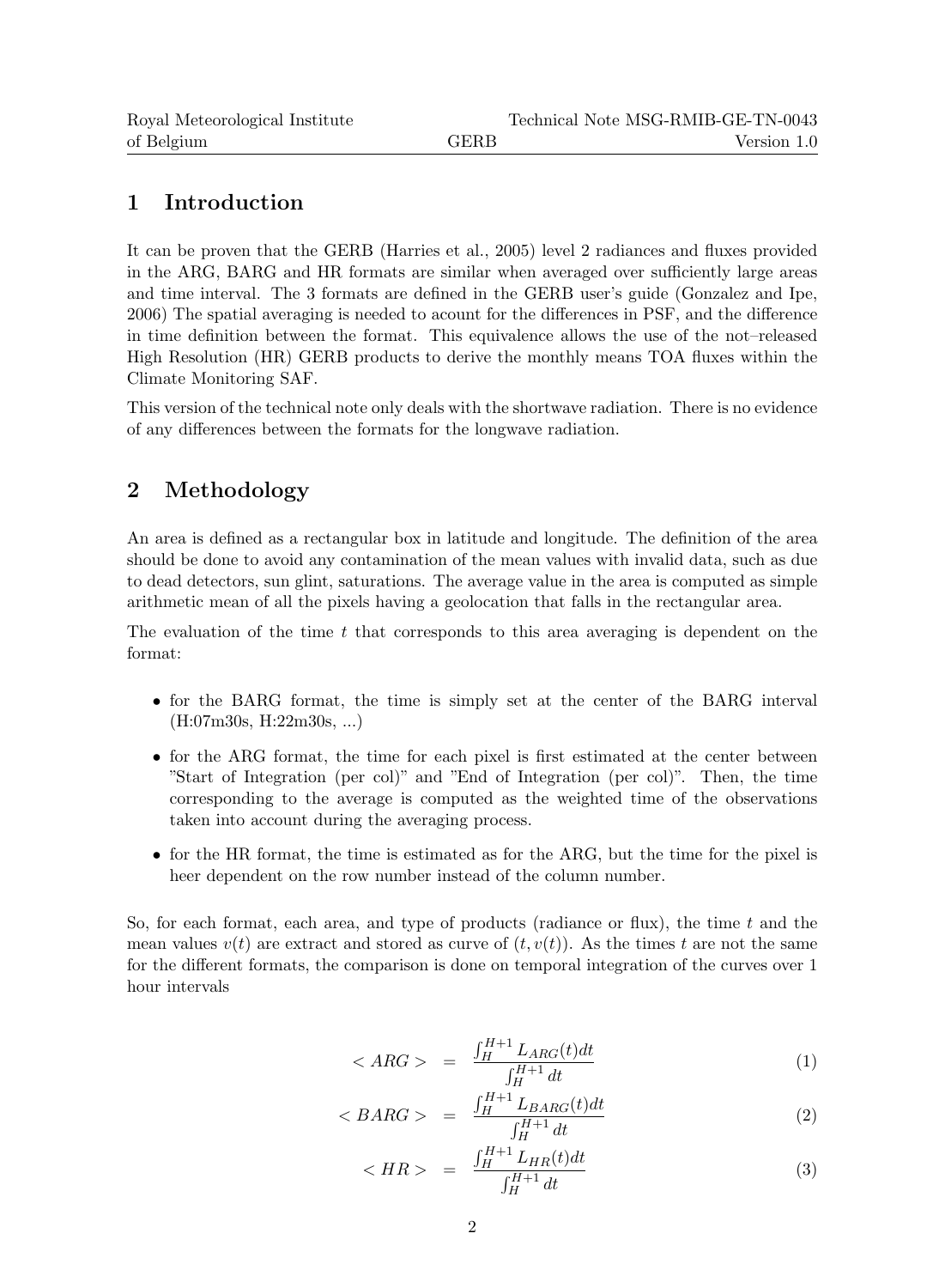The curves  $(t, v(t))$  are built for the 3 formats using all the data for a given day. The choice of the day should be done to have a complete as possible GERB data (no missing files).

# 3 Results

We have used the GERB V003 data (similar to ED01) for the 5th of May 2007. For this day there is no missing GERB data.

Two areas are defined, one in each hemisphere

$$
NORTH = [17^{\circ}N : 60^{\circ}N] \text{ and } [20^{\circ}W : 19.75^{\circ}E]
$$
 (4)

 $SOUTH = [25^{\circ}S:5^{\circ}S]$  and  $[20^{\circ}W:20^{\circ}E]$  (5)

Figures 1 and 2 give the diurnal cycle of the regional averages for the 3 formats. The curves for the 3 formats are very close one to the other. They are indeed indistinguishable on the graphes.

Table 1 gives the numerical values of the ratio  $\langle BARG \rangle / \langle ARG \rangle$  and  $\langle HR \rangle / \langle$  $ARG$  > for hourly time intervals and daily averaging. The 3 formats agree always quite well, with an observed maximum difference of only 0.2% in the worse case.

# 4 Discussion

In this technical note a methodology is proposed to compare the shortwave radiances and fluxes provided in the 3 GERB level 2 formats. The methodology has been applied to a single day (05/05/2007) of GERB V003 (identical to ED01). It is shown that, in average, the radiances and fluxes in the 3 formats agree very well. There is no evidence of any systematic difference when the data is averaged over large areas. At smaller scale (less than 50km) systematic difference between the formats are expected to be introduced by the resolution enhancement process.

# References

- Gonzalez, L. and A. Ipe, 2006: RMIB GERB products user guide. Technical Report MSG-RMIB-GE-UG, RMIB, http://gerb.oma.be.
- Harries, J., J. Russell, J. Hanafin, H. Brindley, J. Futyan, J. Rufus, S. Kellock, G. Matthews, R. Wrigley, A. Last, J. Mueller, R. Mossavati, J. Ashmall, E. Sawyer, D. Parker, M. Caldwell, P. Allan, A. Smith, M. Bates, B. Coan, B. Stewart, D. Lepine, L. Cornwall, D. Corney, M. Ricketts, D. Drummond, D. Smart, R. Cutler, , S. Dewitte, N. Clerbaux, L. Gonzalez, A. Ipe, C. Bertrand, A. Joukoff, D. Crommelynck, N. Nelms, D. Llewellyn-Jones, G. Butcher, G. Smith, Z. Szewczyk, P. Mlynczak, A. Slingo, R. Allan, and M. Ringer, 2005: The geostationary earth radiation budget project. Bulletin of the American Meteorological Society,  $86(7)$ , 945–960.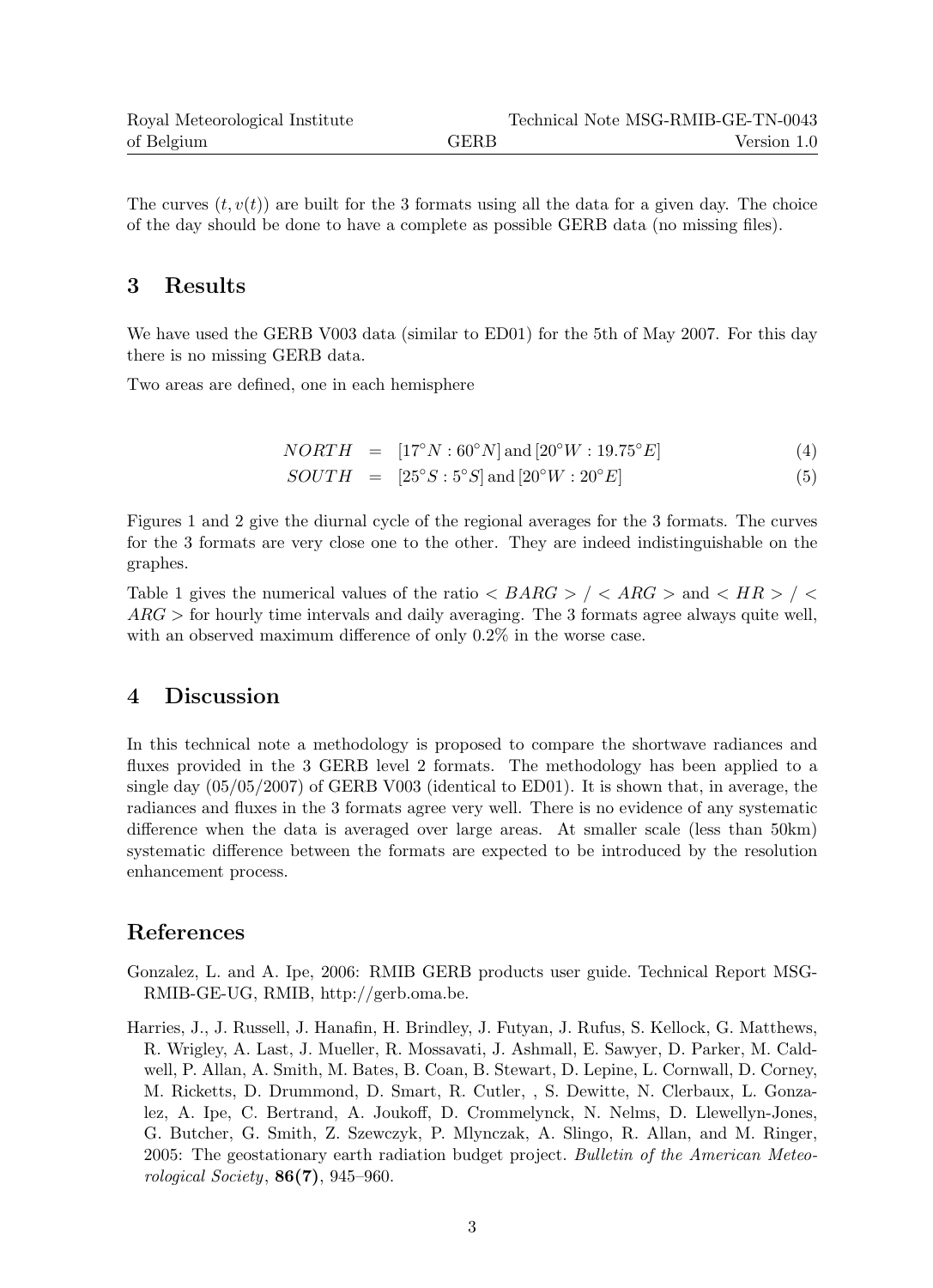

Figure 1: Regional averaging of the ARG, BARG and HR GERB-2 data over an area with zonal extension 17◦N to 60◦N and meridian extension 20◦W to 19.75◦E.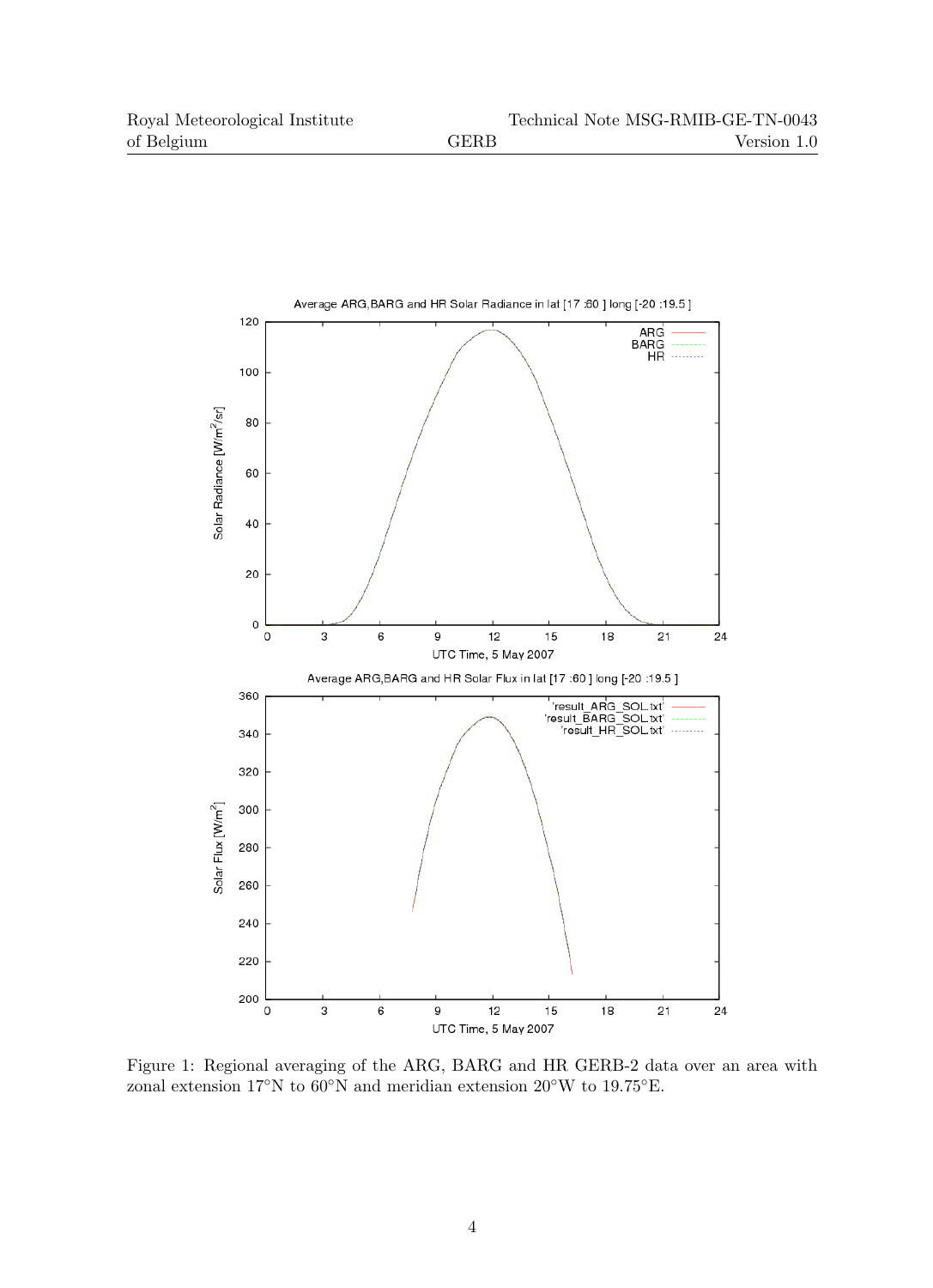

Figure 2: Regional averaging of the ARG, BARG and HR GERB-2 data over an area with zonal extension 25◦S to 5◦S and meridian extension 20◦W to 20◦E.